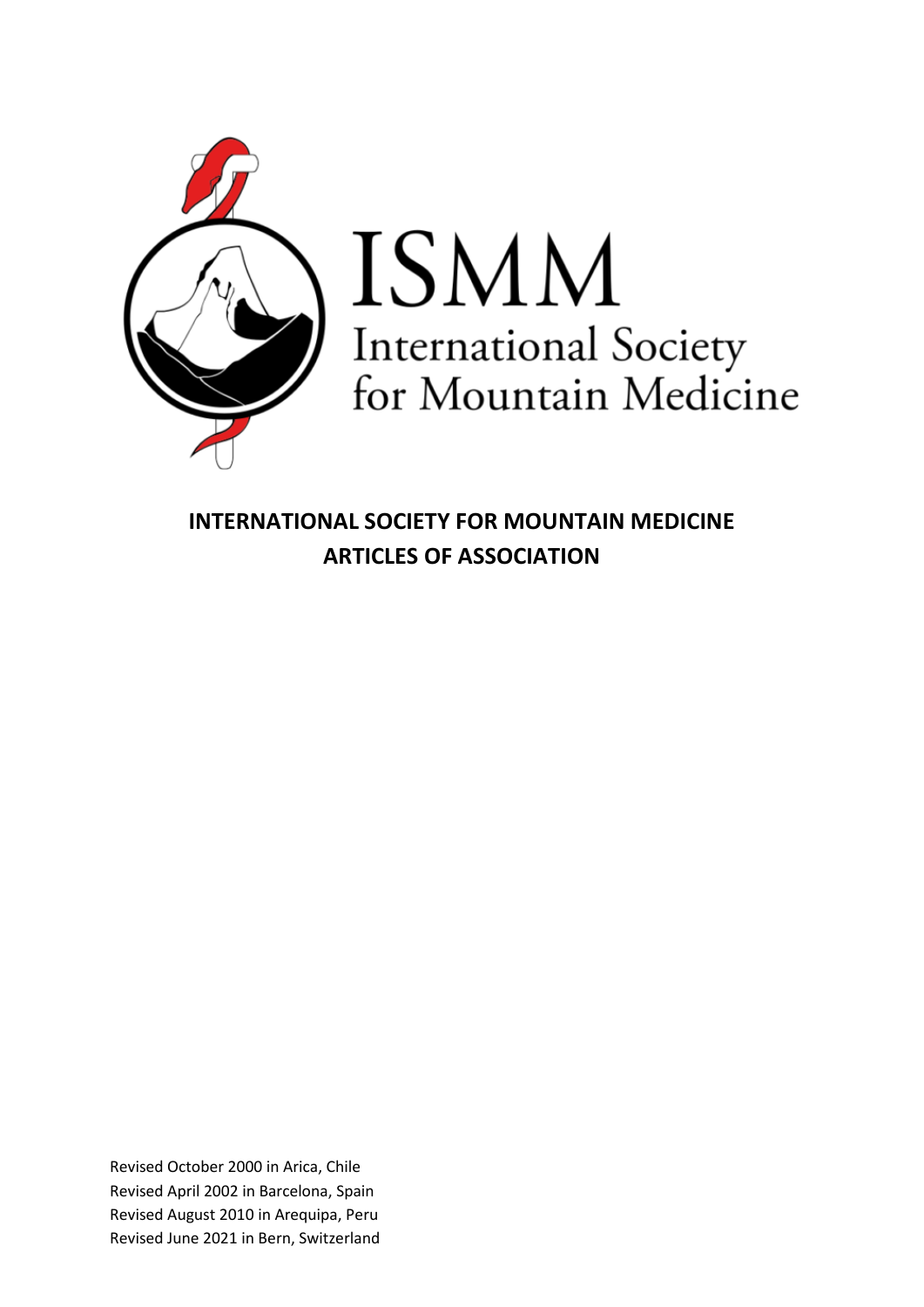# **I. GENERAL**

# **Article 1 Name, term, registered office and language**

- a) An association as defined in article 60 et seq. of the Swiss Civil Code exists under the name "**International Society for Mountain Medicine**" (hereinafter "**ISMM**") and is to be entered in the commercial register at the place of its registered office. The association has no political or religious affiliations.
- b) The term of the association is unlimited.
- c) The registered office is in the municipality of Bern (Switzerland).
- d) The official language of the association is German. For conferences congresses and administration English can also be used and - if translation is available - the language of the location where the event is held.

These articles of association are drawn up in both German and English. If there are differences of substance between the two versions, the German version of the articles of association is binding.

# **Article 2 Objectives and purpose**

- a) The ISMM solely pursues medical, scientific and educational objectives and has the following purposes:
	- (1) To create an international organization of a scientific nature, bringing together physicians, paramedical professionals and organizations or companies interested in mountain medicine in its broadest aspects.
	- (2) To promote research, studies, discussions and publications on all medical aspects of mountains, mountain people and mountaineers.
	- (3) To compile scientific and applied documentation and promote cooperation with existing data centres.
	- (4) To provide information through electronic and printed publications for physicians and people who are interested in the scientific analysis of issues relating to mountain medicine.
	- (5) To promote, facilitate and organize work, information and educational meetings.
	- (6) To establish and offer "e-medicine" services as well as an emergency network in the field of mountain medicine.
	- (7) To periodically organize congresses with an international character.
	- (8) To build effective relationships with mountaineering organizations, the scientific world and public services.
- b) The association does not pursue any commercial purposes and is not for profit. Its bodies serve on a voluntary basis.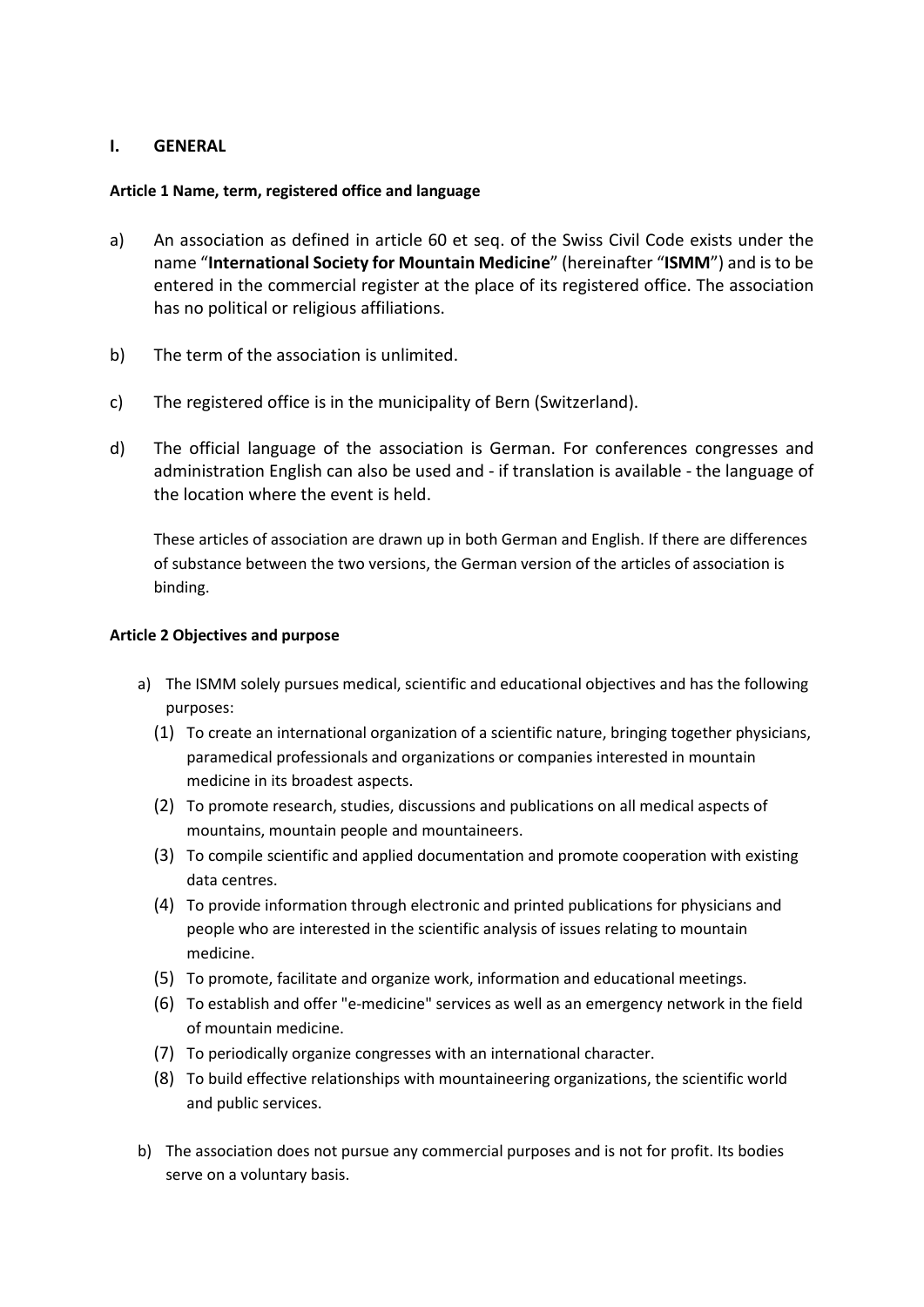# **II. MEMBERS**

## **Article 3 Members**

- a) Physicians, mountain guides, health workers, mountain rescue personnel and students in these areas can become members of the ISMM.
- b) Membership applications are to be made in writing to the board, which makes the final decision on admission.

# **Article 4 Membership categories**

There are five categories of membership:

- (1) **Ordinary members**: persons interested in mountain medicine. Anyone who is already a member of a national association or federation or an organization for mountain medicine receives a discount on the membership fee.
- (2) **Student members**: persons studying health sciences.
- (3) **Non-paying members**: persons whose membership fee is waived by the board at the request of the member or the president.
- (4) **Honorary members**: a title that is awarded by the general assembly on the proposal of the board to anyone who is making or has made important contributions to the ISMM or the field of mountain medicine.

### **Article 5 Termination of membership**

Membership ends through cancellation, death or expulsion.

### **Article 6 Cancellation and expulsion**

- a) It is possible to leave the association at the end of a membership year. The cancellation letter must be sent in writing to the board of directors at least four (4) weeks before the end of the membership year (date of postmark).
- b) A member can be expelled from the association at any time due to non-payment of the annual fee or for other valid reasons (esp. violations of the articles of association, infringements of the objectives and purposes of the association). The board of directors decides whether to expel a member, with no need to provide reasons. The member may appeal the decision to the general assembly.

### **Article 7 Membership fees**

The annual fee is set by the general assembly. All members - except honorary members and members who are exempt - pay an annual fee. The board of directors can grant individual members free membership for one year, which can be extended annually upon request.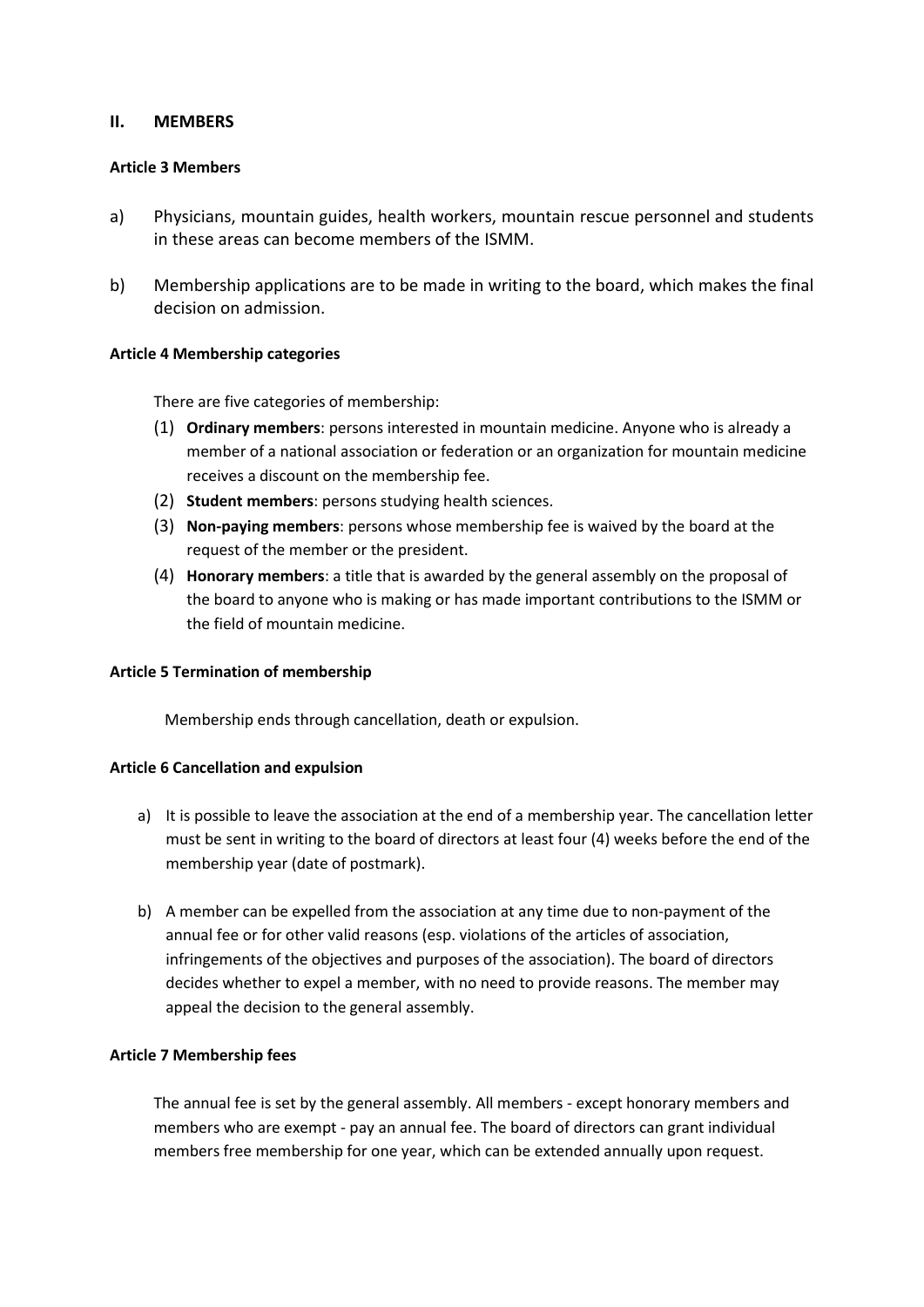# **III. ORGANIZATION**

## **Article 8 Bodies**

The ISMM bodies are as follows:

- (1) the general assembly
- (2) the council (if one has been set up)
- (3) the board of directors
- (4) the working groups (if such are set up)
- (5) the auditors

# **Article 9 The general assembly**

a) Composition:

The supreme body of the association is the general assembly, consisting of the association members defined in article 3.

- b) Date of the ordinary general assembly: The ordinary general assembly takes place every two years.
- c) Convening and proposed agenda items:

Members are notified of the general assembly in writing or electronically with details of the agenda at least one month before the day of the assembly.

Agenda proposals for the general assembly should be addressed in writing to the board of directors (attn. of the president) no later than seven (7) days before the notice period for convening the assembly.

d) Extraordinary general assembly:

Extraordinary general assemblies can be convened by resolution of the board of directors or at the written or electronic request of at least one fifth of the members, specifying the agenda. The extraordinary assembly should take place within two (2) months after being convened.

e) Form of the general assembly:

The general assembly can be held in person, in writing or digitally via online conference room or live stream with chat function for discussion and voting. The board decides on the form of the general assembly, which is to be announced to members at the same time the assembly is convened. The board shall ensure that all members have the opportunity to participate in the assembly (esp. in any discussions) and to exercise their voting rights.

f) Responsibilities:

The general assembly has the following irrevocable duties and powers:

- (1) Elect the members of the board of directors and the auditors
- (2) Approve the minutes of the last general assembly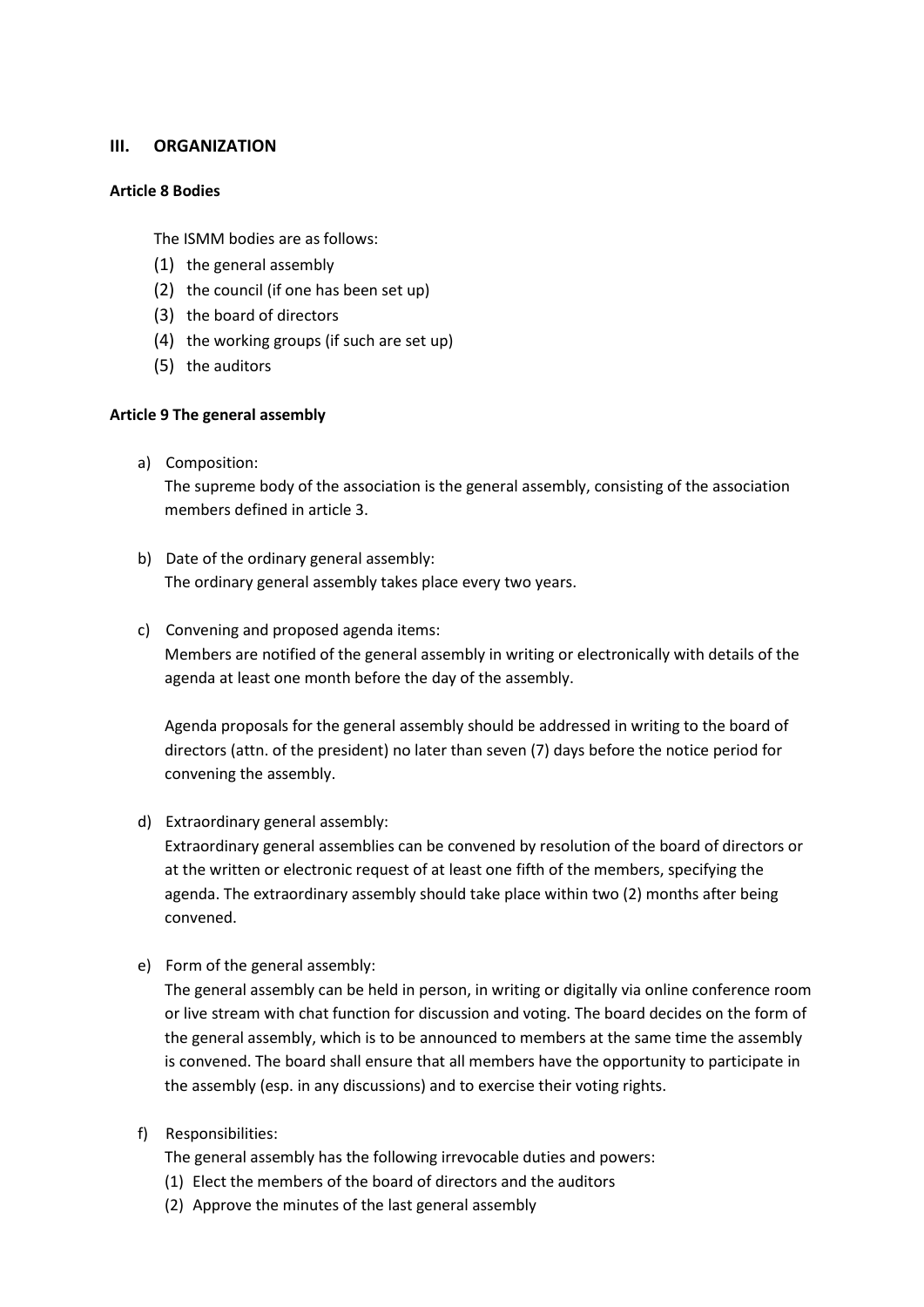- (3) Approve the annual report of the board of directors
- (4) Accept the audit report and approve the annual financial statement
- (5) Discharge the board of directors
- (6) Set membership fees
- (7) Approve the annual budget
- (8) Decide on motions proposed by the board and members
- (9) Set up and recall the council
- (10)Set up and recall working groups
- (11)Decide on amendments to the articles of association
- (12)Decide on the dissolution of the association and the use of the liquidation proceeds
- g) Decision-making capacity, quorum and minutes:

Each properly convened general assembly has a quorum regardless of the number of members present.

Members pass their resolutions - subject to other quorums determined by law or the articles of association - with a simple majority. In the event of a tie, the chair has the casting vote.

Resolutions on amendments to the articles of association and the dissolution of the association require the consent of two thirds (2/3) of the members present.

Resolutions are to be recorded in the minutes.

h) Voting:

Every active member is entitled to vote, according to article 4. Voting by proxy is not permitted.

## **Article 10 The council**

a) Objectives:

The aim of the council is to increase the international character of the association, promote contacts at national level within the ISMM membership and work with other national associations, federations or organizations.

b) Council members:

If a council is set up by the general assembly, it is composed as follows:

- (1) A maximum of two people from the board
- (2) All national representatives
- c) Council members from the board: The maximum two council members from the association's board shall take on the role of president or vice-president and are appointed and recalled by the board.
- d) National representatives (election and term):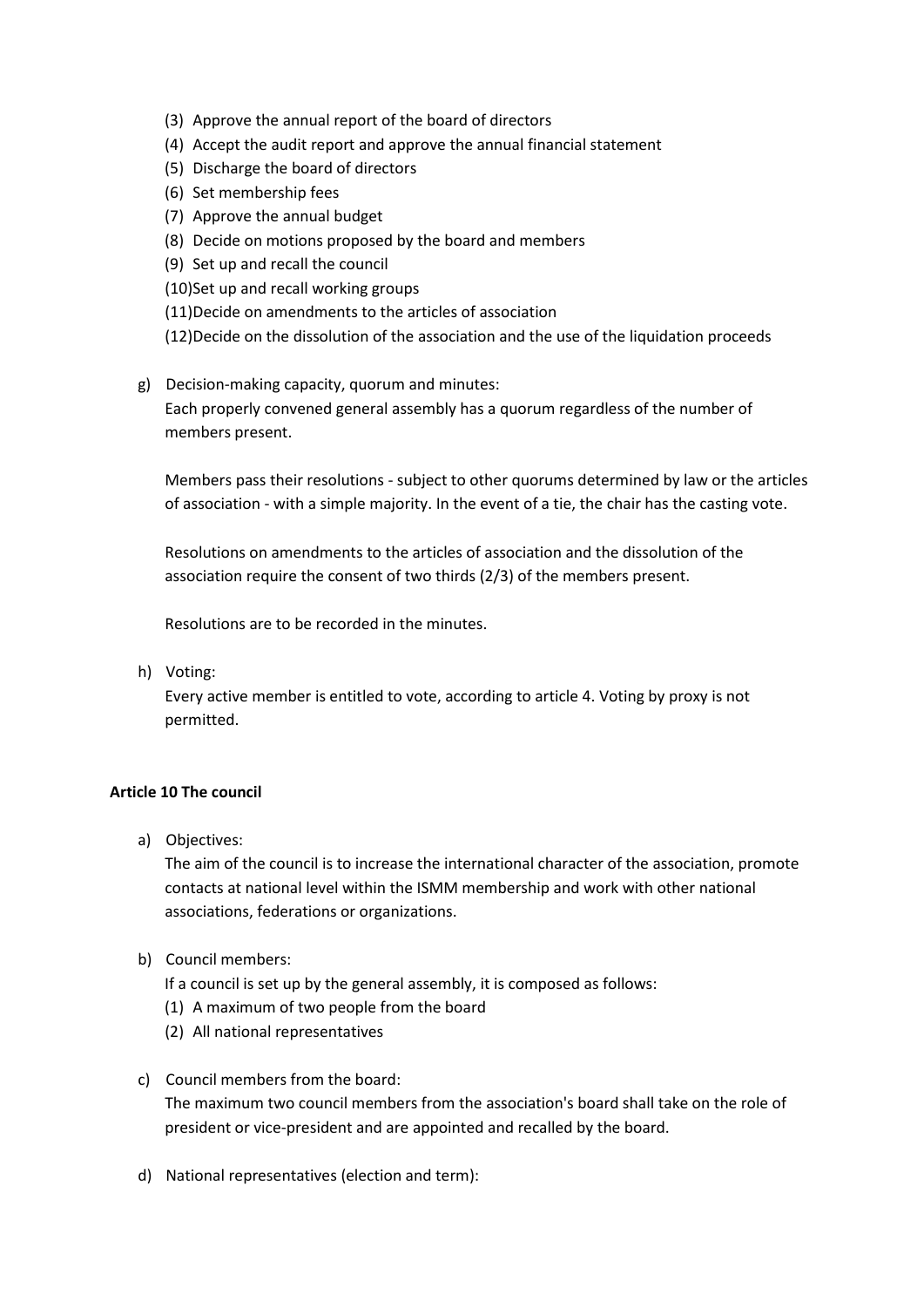Every country with at least ten (10) ordinary ISMM members is entitled to a seat on the council (so-called national representatives).

The national representatives are elected for a term of four (4) years by the ISMM members who are resident in the respective country. Re-election is possible. The elections are organized by the association's board and can be carried out in writing or electronically.

- e) Duties and responsibilities of national representatives: National representatives are responsible for promoting the activities of the ISMM at national level in the country they represent, possibly in conjunction with other national associations, federations or organizations, and for representing the interests of their country in the council and the general assembly.
- f) Set-up and dissolution: The general assembly decides on setting up and dissolving the council.
- g) Cancellation and expulsion:

Except at the end of the mandate, council membership is lost through death, recall, expulsion from the council or expulsion from the association. Expulsion from the council requires a two thirds (2/3) majority of council votes.

h) Meetings:

The council meets with the board at least once every two years. It is possible to participate in person or by fax, post or email. Important decisions are made by secret ballot and with a simple majority. In the event of a tie, the president of the council has the casting vote.

# **Article 11 The Board of directors**

a) Composition:

The board consists of seven to seventeen members and is composed as follows:

- (1) President
- (2) Elected/future president (hereinafter "president-elect"; once elected)
- (3) Former president (secretary general)
- (4) Five vice-presidents
- (5) Treasurer
- (6) Editor of the magazine
- (7) Deputy editor(s)
- (8) Chair of the HAPE register
- (9) Deputy member of the Medical Commission of the International Climbing and Mountaineering Federation (UIAA)
- (10)Deputy member of the Medical Commission of the International Commission for Alpine Rescue (ICAR)
- (11)Deputy member of the Asian-Pacific Society for Mountain Medicine (APSMM)
- (12)Deputy Member of the Wilderness Medicine Society (WMS)
- (13)President of the next upcoming congress (as soon as elected)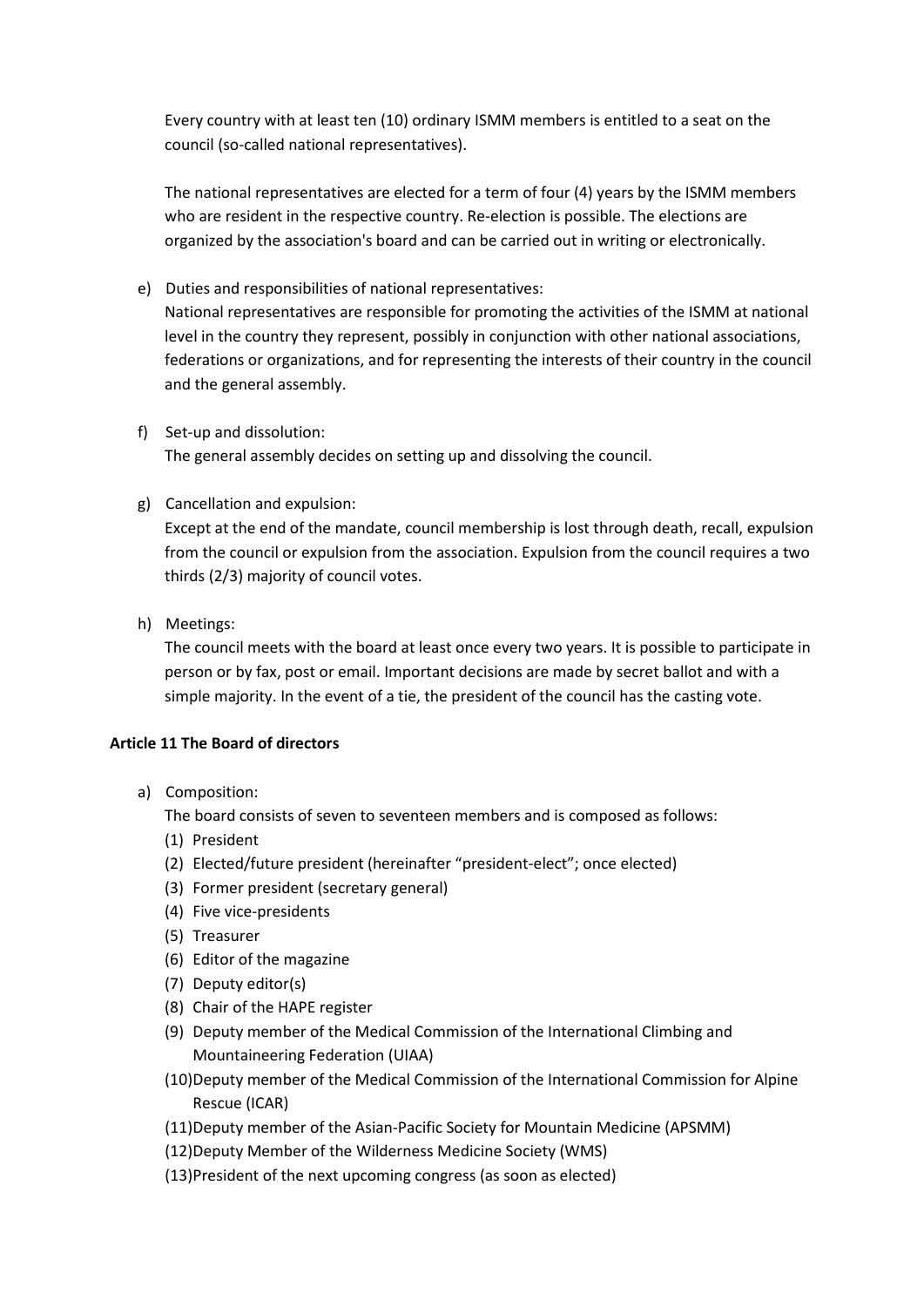b) Representation:

The board should represent the different regions and continents of the members.

c) Elections and right to propose:

i. The president, the president-elect and the five vice-presidents are elected by the general assembly and anyone from the membership is eligible for election.

ii. The president cannot have two consecutive terms of office.

iii. The president-elect should be elected two years before taking office as president to prepare for the future role.

iv. The five vice-presidents are proposed to the general assembly by the board and may - if re-elected - hold two consecutive terms of office.

v. The treasurer, the editor and deputy editor(s) of the magazine are proposed to the general assembly by the board. Unrestricted re-election is possible.

vi. The medical commissions of the UIAA, ICAR and the boards of the APSMM and WMS propose for election to the general assembly those members who will represent them. Unrestricted re-election is possible.

vii. Members of the board of directors are elected for a term of four years, except for the president-elect and the president of the upcoming congresses.

d) Loss of board membership:

Board membership can be lost through death, resignation or expulsion, which must be unanimously decided by the other members of the board.

e) Vacancy:

In the event of a vacancy on the board, the board of directors decides whether an extraordinary general assembly should be convened in order to fill the seat in less time than provided for in the articles of association.

f) Meetings:

The board meets as often as deemed necessary for the good functioning of the association, but at least once a year. The entire board membership may request the president to convene a meeting, stating their reasons. The meeting is to be held within two months of the request. Important decisions are made - at the request of a board member - in a secret ballot and with a simple majority. In the event of a tie, the president has the casting vote.

Provided no board member requests personal advice, decisions by circular resolution (in writing or electronically) are valid. It is possible to participate in board meetings in person or by fax, post or electronically.

g) Duties of the board of directors:

The board manages the day-to-day business of the association and represents it externally. It issues regulations and may hire or appoint persons to achieve the association's objectives and pay them appropriate compensation. The board enjoys all powers not conferred on another body by law or these articles of association.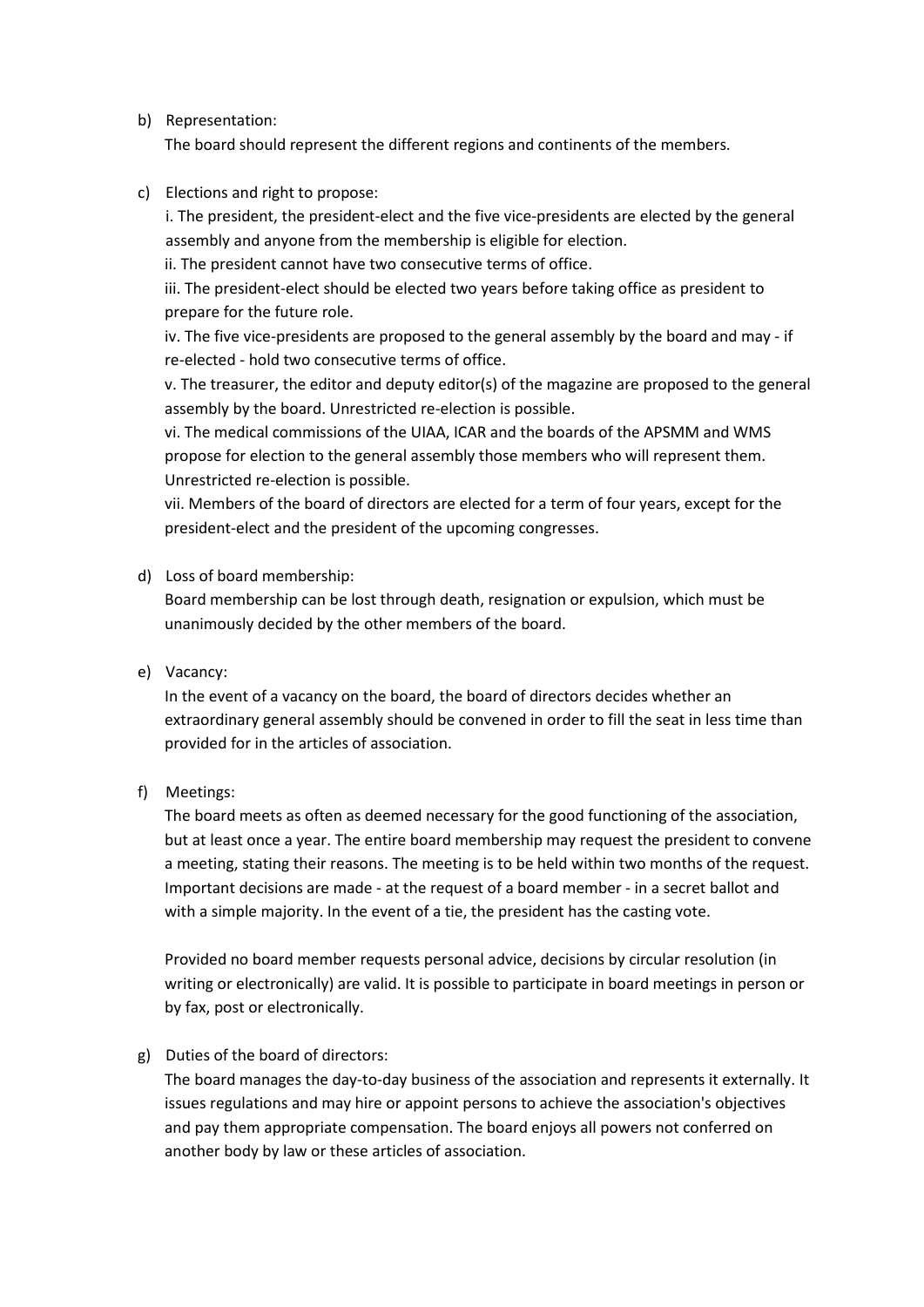In accordance with regulations, the board can delegate the management of the association in whole or in part to one or more directors.

h) Representation and authority to sign: The association is represented externally by the board of directors. The board determines the authorized signatories as well as the manner of signing.

# **Article 12 The Working groups**

a) Objectives:

The association is divided into working groups according to focus of interest. These working groups are made up of experts from one or more specialist areas.

b) Management:

For each group, the members elect a secretary to be in charge. They are responsible for the group's activities and shall present these activities to the general assembly.

c) Term:

The term of working groups is determined by the general assembly and depends on how the interests of the group or the association develop. Unless a time limit is specified by the general assembly, the term of the working group is indefinite - until it is explicitly dissolved by the general assembly.

d) Set-up, duties, dissolution and composition: The general assembly is in charge of setting up working groups, defining their duties and dissolving them. The members who make up a working group are determined by the general assembly. The members of a working group are volunteers.

# **Article 13 The Auditors**

- a) The general assembly elects two i persons as auditors for a period of three years; re-election is possible. The auditors may not be members of the board at the same time. A legal person (e.g. trust company, etc.) may also be designated as an auditor.
- b) The auditors shall perform annual checks of the association's accounts and submit a report to the general assembly.
- c) The annual report and the financial statement shall be sent or made accessible to all members at the latest when the ordinary general assembly is convened.

# **IV. FUNDING**

# **Article 14 Composition**

a) The association's funds consist of: